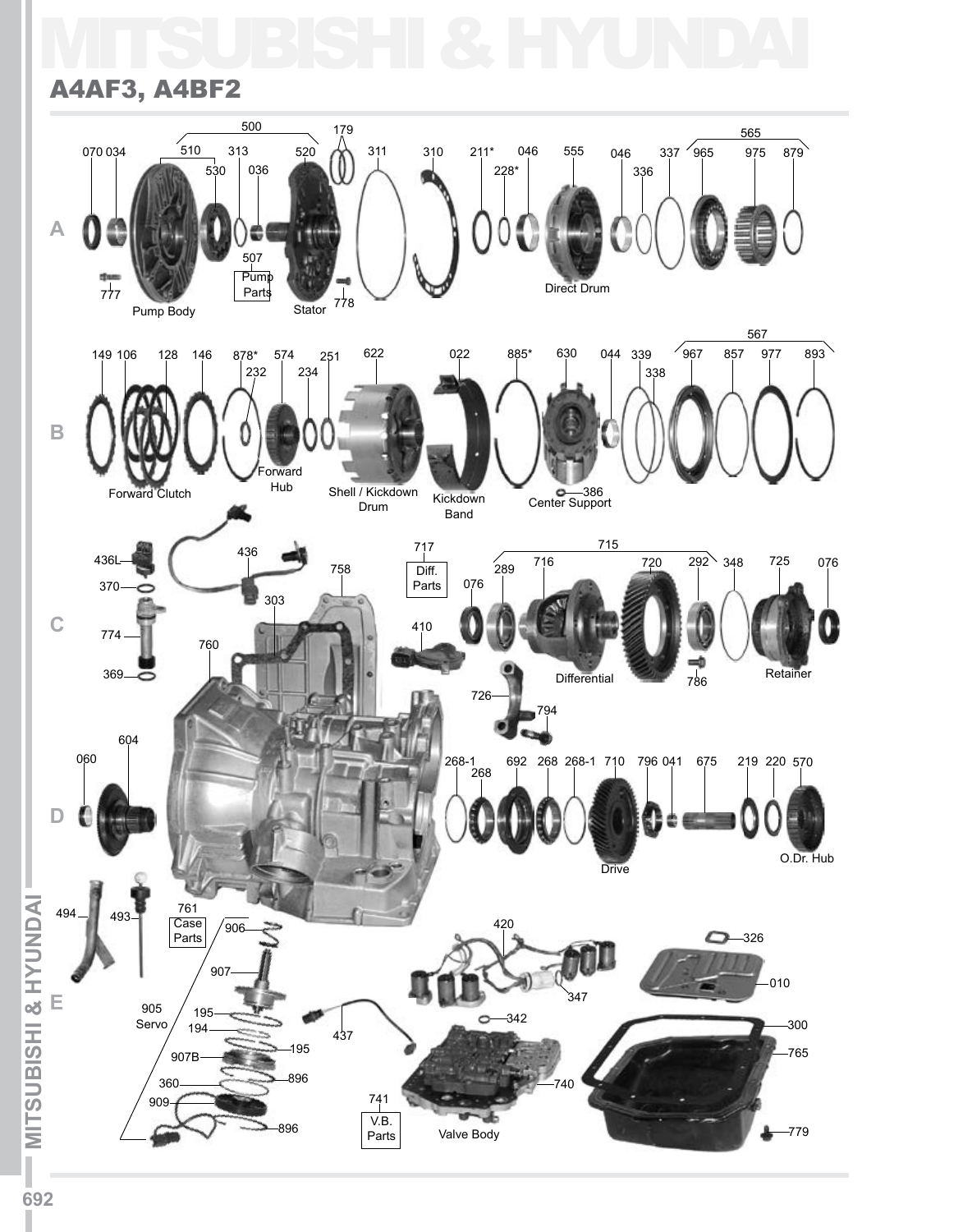# MITSUBISHI & HYUNDAI

#### A4AF3, A4BF2

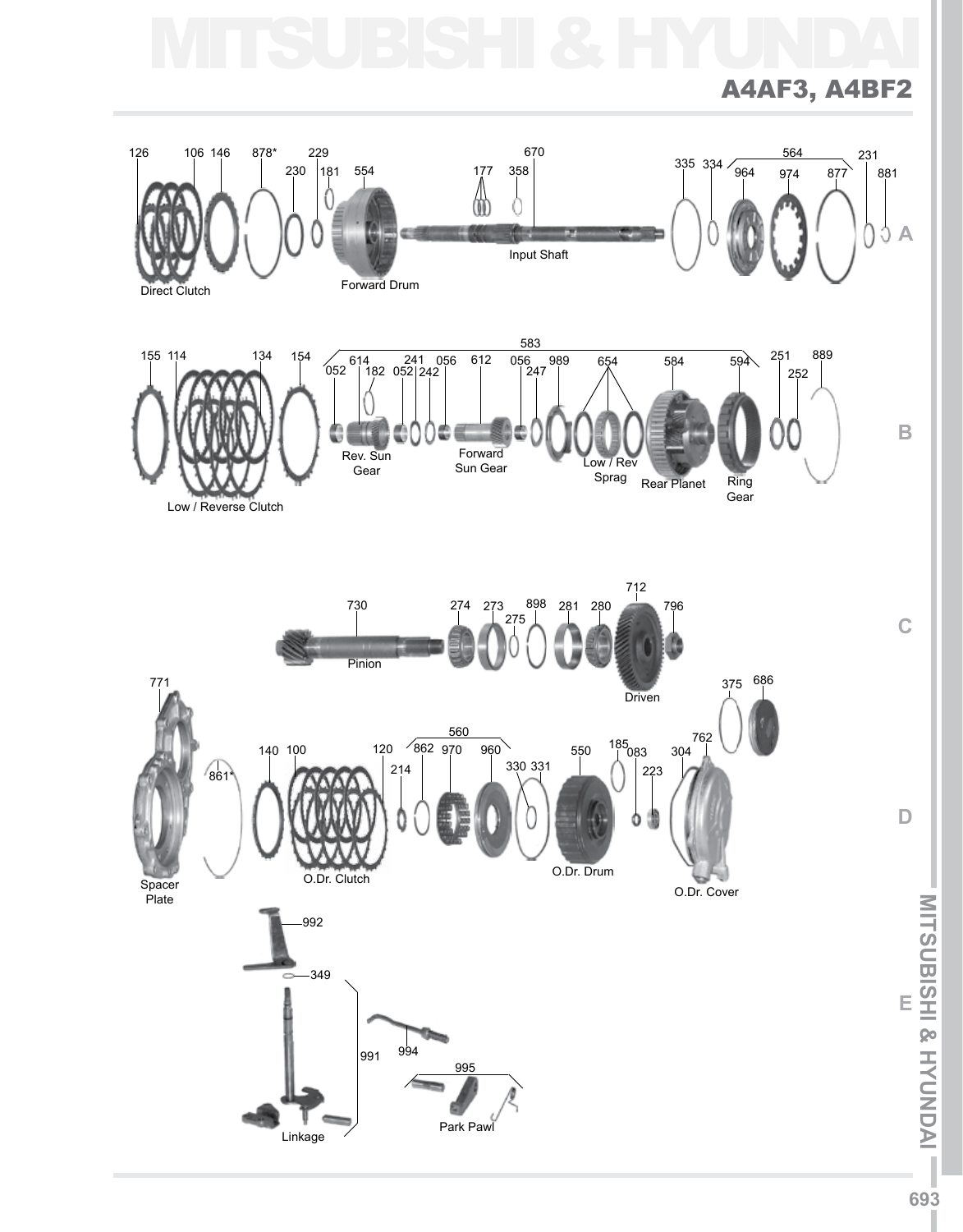|       | ILL# Part# |                             | QTY | REF# |
|-------|------------|-----------------------------|-----|------|
|       |            | <b>OVERHAUL KITS</b>        |     |      |
|       |            |                             |     |      |
|       |            |                             |     |      |
|       |            |                             |     |      |
|       |            |                             |     |      |
|       |            |                             |     |      |
|       |            |                             |     |      |
|       |            |                             |     |      |
|       |            |                             |     |      |
|       |            |                             |     |      |
|       |            | <b>MASTER L/STEEL KITS</b>  |     |      |
|       |            |                             |     |      |
|       |            |                             |     |      |
|       |            |                             |     |      |
|       |            |                             |     |      |
|       |            |                             |     |      |
|       |            |                             |     |      |
|       |            |                             |     |      |
|       |            |                             |     |      |
|       |            |                             |     |      |
|       |            |                             |     |      |
|       |            |                             |     |      |
|       |            | <b>MASTER W/STEELS KITS</b> |     |      |
|       |            |                             |     |      |
|       |            |                             |     |      |
|       |            |                             |     |      |
|       |            |                             |     |      |
|       |            |                             |     |      |
|       |            |                             |     |      |
|       |            |                             |     |      |
|       |            |                             |     |      |
|       |            |                             |     |      |
|       |            |                             |     |      |
|       |            | <b>FILTERS</b>              |     |      |
|       |            |                             |     |      |
|       |            |                             |     |      |
|       |            |                             |     |      |
|       |            |                             |     |      |
|       |            |                             |     |      |
|       |            |                             |     |      |
|       |            |                             |     |      |
|       |            |                             |     |      |
|       |            |                             |     |      |
|       |            | <b>BANDS</b>                |     |      |
|       |            |                             |     |      |
|       |            |                             |     |      |
|       |            |                             |     |      |
|       |            | <b>BUSHINGS</b>             |     |      |
|       |            |                             |     |      |
|       |            |                             |     |      |
|       |            |                             |     |      |
|       |            |                             |     |      |
|       |            |                             |     |      |
|       |            |                             |     |      |
|       |            |                             |     |      |
| $036$ |            |                             |     |      |
|       |            |                             |     |      |
| $041$ |            |                             |     |      |
| $044$ |            |                             |     |      |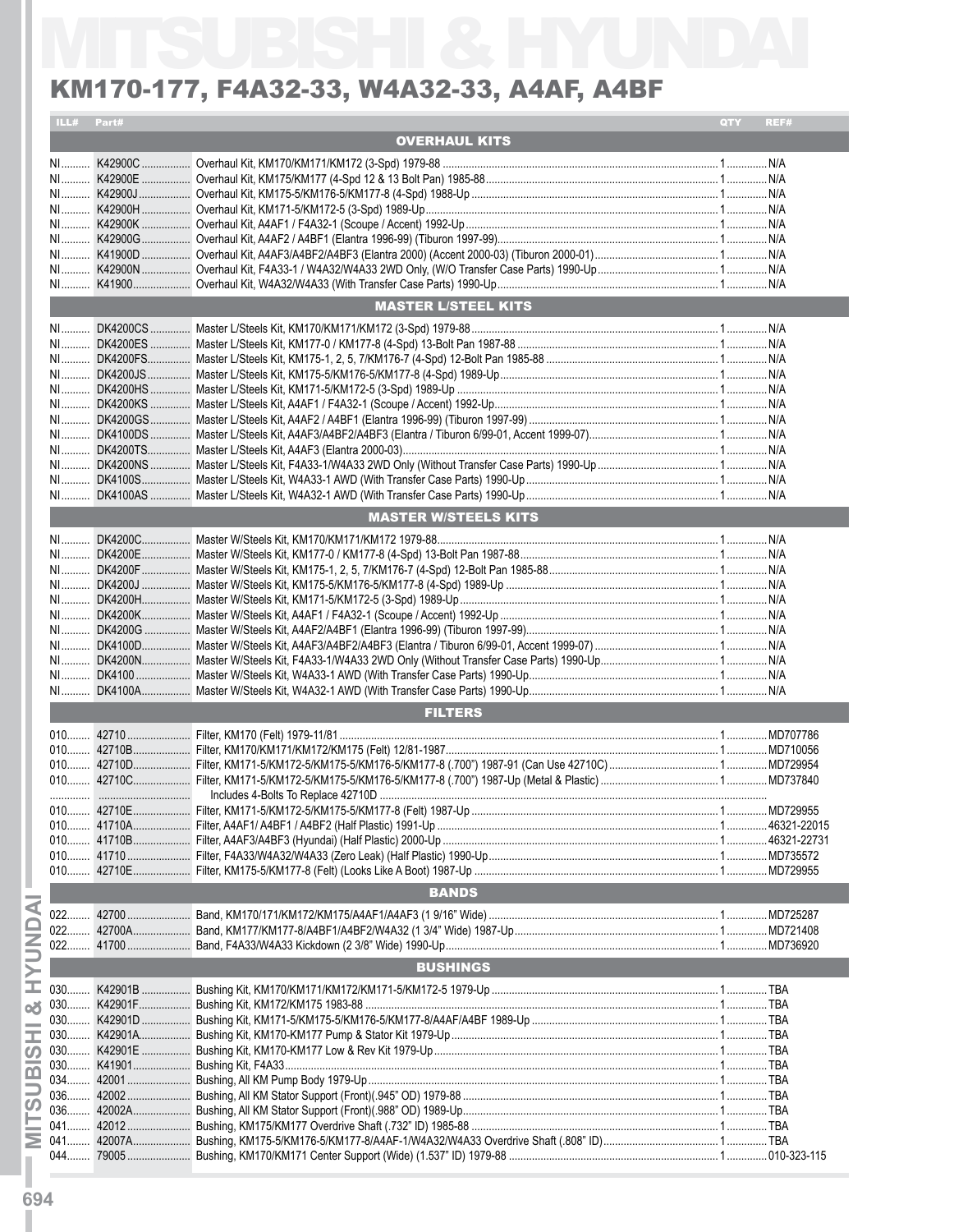| ILL# Part# |            |                         | <b>QTY</b> | REF# |
|------------|------------|-------------------------|------------|------|
|            |            |                         |            |      |
|            |            |                         |            |      |
|            |            |                         |            |      |
|            | 044 42004A |                         |            |      |
|            | 046 42003  |                         |            |      |
|            |            |                         |            |      |
|            |            |                         |            |      |
|            |            |                         |            |      |
|            |            |                         |            |      |
|            |            |                         |            |      |
|            |            |                         |            |      |
|            |            |                         |            |      |
|            | 052 42006  |                         |            |      |
|            | 052 42006B |                         |            |      |
|            |            |                         |            |      |
|            |            |                         |            |      |
|            |            |                         |            |      |
|            |            |                         |            |      |
|            |            |                         |            |      |
|            |            |                         |            |      |
|            |            |                         |            |      |
|            |            |                         |            |      |
|            |            |                         |            |      |
|            |            |                         |            |      |
|            |            |                         |            |      |
|            |            |                         |            |      |
|            |            |                         |            |      |
|            |            |                         |            |      |
|            |            | <b>METAL CLAD SEALS</b> |            |      |
|            |            |                         |            |      |
|            |            |                         |            |      |
|            |            |                         |            |      |
|            |            |                         |            |      |
|            |            |                         |            |      |
|            |            |                         |            |      |
|            |            |                         |            |      |
|            |            | <b>FRICTIONS</b>        |            |      |
|            |            |                         |            |      |
|            |            |                         |            |      |
|            |            |                         |            |      |
|            |            |                         |            |      |
|            |            |                         |            |      |
|            |            |                         |            |      |
|            |            |                         |            |      |
|            |            |                         |            |      |
|            |            |                         |            |      |
|            |            |                         |            |      |
|            |            |                         |            |      |
|            |            |                         |            |      |
|            |            |                         |            |      |
|            |            |                         |            |      |
|            |            |                         |            |      |
|            |            |                         |            |      |
|            |            |                         |            |      |
|            |            |                         |            |      |
|            |            |                         |            |      |
|            |            |                         |            |      |
|            |            |                         |            |      |
|            |            |                         |            |      |
|            |            |                         |            |      |
|            |            |                         |            |      |
|            |            |                         |            |      |
|            |            | <b>STEELS</b>           |            |      |
|            |            |                         |            |      |
|            |            |                         |            |      |
|            |            |                         |            |      |
|            |            |                         |            |      |
|            |            |                         |            |      |
|            |            |                         |            |      |
|            | 120 42112C |                         |            |      |
|            | 120 42112D |                         |            |      |
|            |            |                         |            |      |
|            |            |                         |            |      |
|            |            |                         |            |      |
|            |            |                         |            |      |
|            |            |                         |            |      |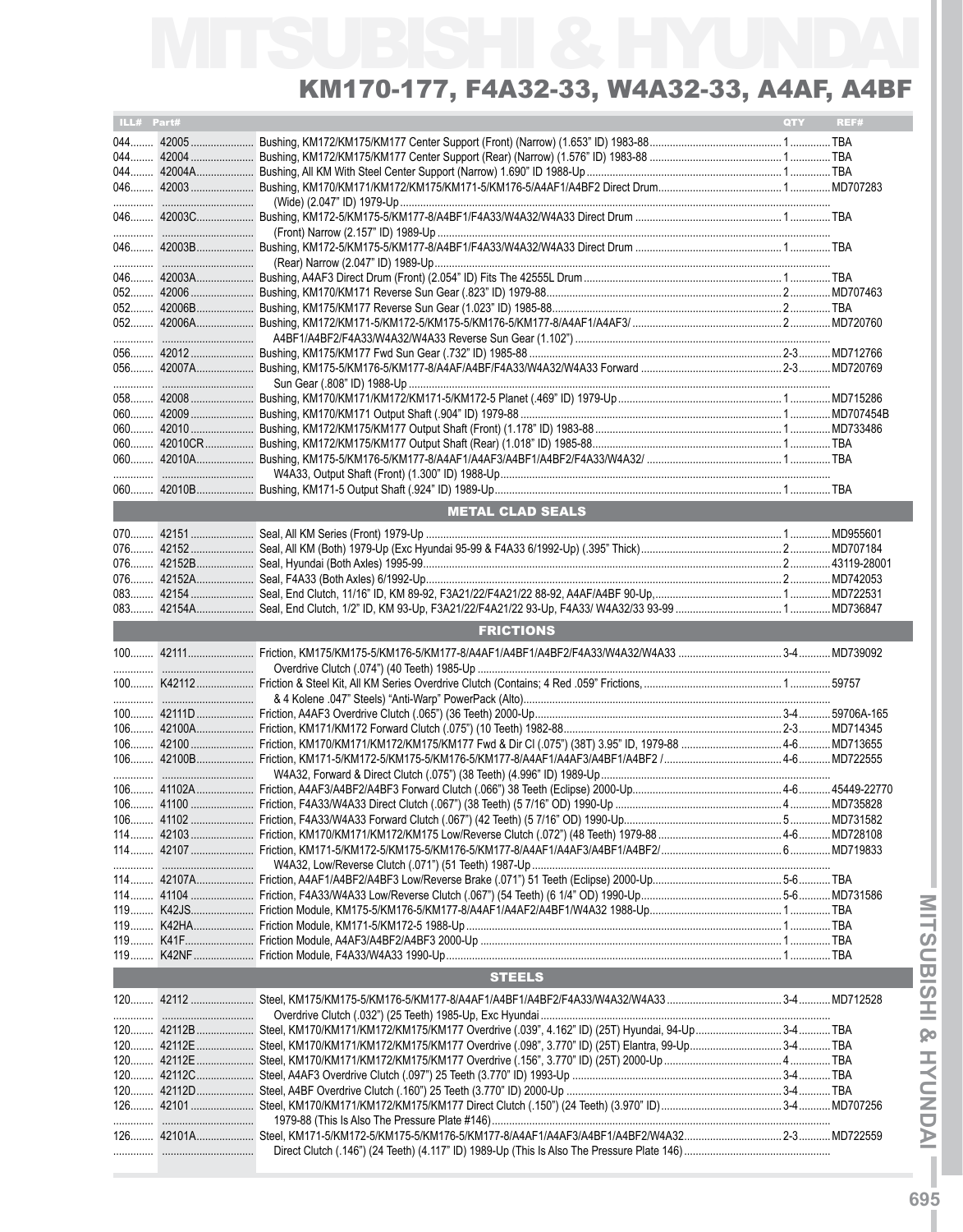|     |            | KM170-177, F4A32-33, W4A32-33, A4AF, A4BF |     |      |
|-----|------------|-------------------------------------------|-----|------|
|     | ILL# Part# |                                           | QTY | REF# |
|     |            |                                           |     |      |
|     |            |                                           |     |      |
|     |            |                                           |     |      |
|     |            |                                           |     |      |
|     |            |                                           |     |      |
|     |            |                                           |     |      |
|     |            |                                           |     |      |
|     |            |                                           |     |      |
|     |            |                                           |     |      |
|     |            |                                           |     |      |
|     |            |                                           |     |      |
|     |            |                                           |     |      |
|     |            |                                           |     |      |
|     |            |                                           |     |      |
|     |            |                                           |     |      |
|     |            |                                           |     |      |
|     |            |                                           |     |      |
|     |            |                                           |     |      |
|     |            |                                           |     |      |
|     |            |                                           |     |      |
|     |            |                                           |     |      |
|     |            |                                           |     |      |
|     |            | <b>PRESSURE PLATES</b>                    |     |      |
|     |            |                                           |     |      |
|     |            |                                           |     |      |
|     |            |                                           |     |      |
|     |            |                                           |     |      |
|     |            |                                           |     |      |
|     |            |                                           |     |      |
|     |            |                                           |     |      |
|     |            |                                           |     |      |
|     |            |                                           |     |      |
|     |            |                                           |     |      |
|     |            |                                           |     |      |
|     |            |                                           |     |      |
|     |            |                                           |     |      |
|     |            |                                           |     |      |
|     |            |                                           |     |      |
|     |            |                                           |     |      |
|     |            |                                           |     |      |
|     |            |                                           |     |      |
|     |            |                                           |     |      |
|     | 154 42719G |                                           |     |      |
|     |            |                                           |     |      |
|     |            |                                           |     |      |
|     |            |                                           |     |      |
|     |            |                                           |     |      |
|     |            |                                           |     |      |
|     |            |                                           |     |      |
|     |            | <b>VALVE BODY KITS</b>                    |     |      |
|     |            |                                           |     |      |
|     |            |                                           |     |      |
|     |            | <b>SEALING RINGS</b>                      |     |      |
|     |            |                                           |     |      |
|     |            |                                           |     |      |
|     |            |                                           |     |      |
|     |            |                                           |     |      |
|     |            |                                           |     |      |
|     |            |                                           |     |      |
|     |            |                                           |     |      |
| 175 |            |                                           |     |      |
|     |            |                                           |     |      |
|     |            |                                           |     |      |

п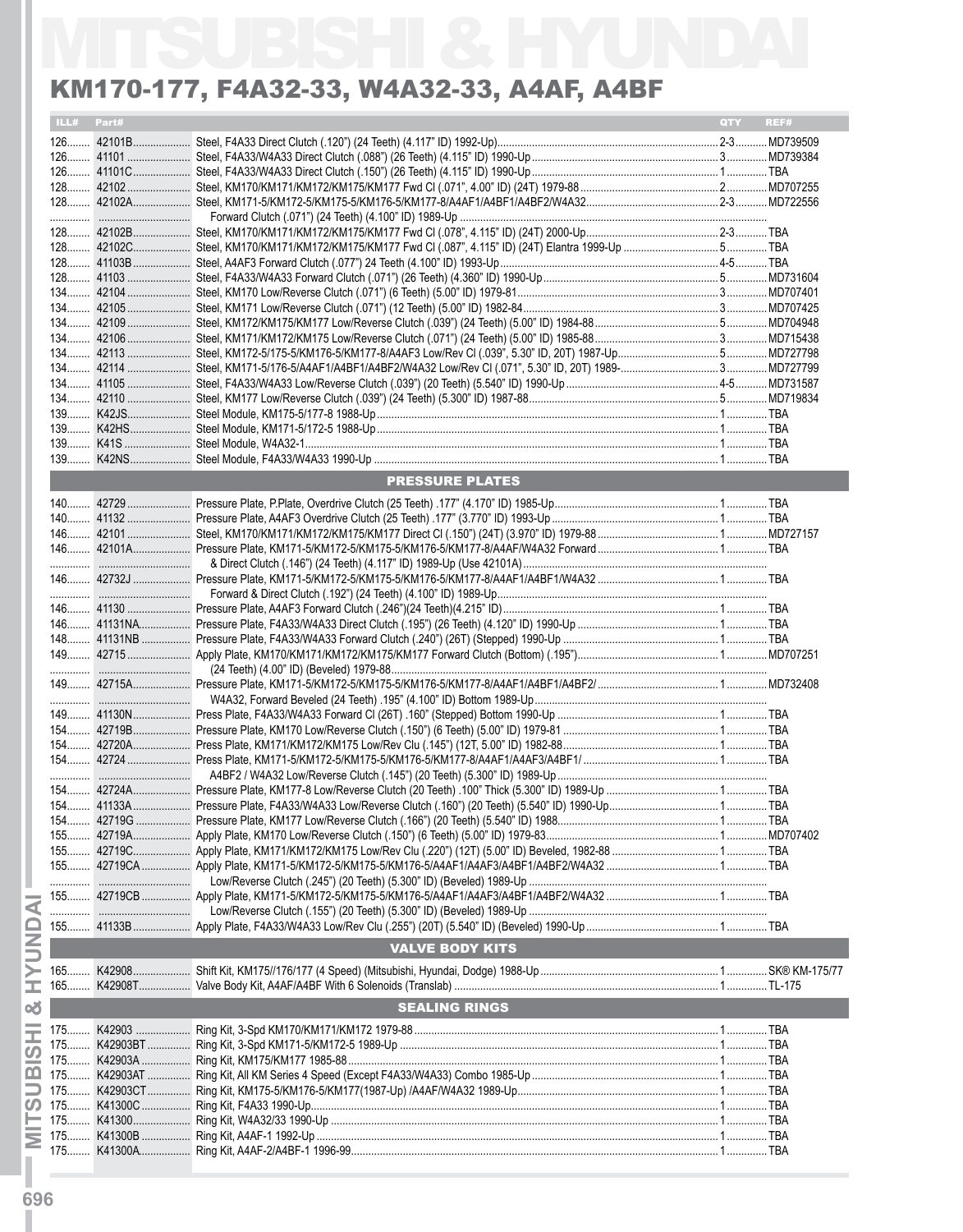| ILL# Part# |                  |                                                                                                        | QTY | REF# |
|------------|------------------|--------------------------------------------------------------------------------------------------------|-----|------|
|            |                  |                                                                                                        |     |      |
|            |                  |                                                                                                        |     |      |
|            |                  |                                                                                                        |     |      |
|            |                  |                                                                                                        |     |      |
|            |                  |                                                                                                        |     |      |
|            |                  |                                                                                                        |     |      |
|            |                  |                                                                                                        |     |      |
|            |                  |                                                                                                        |     |      |
|            |                  |                                                                                                        |     |      |
|            |                  |                                                                                                        |     |      |
|            |                  |                                                                                                        |     |      |
|            |                  |                                                                                                        |     |      |
|            |                  |                                                                                                        |     |      |
|            |                  |                                                                                                        |     |      |
|            |                  |                                                                                                        |     |      |
|            |                  |                                                                                                        |     |      |
|            |                  |                                                                                                        |     |      |
|            |                  |                                                                                                        |     |      |
|            |                  |                                                                                                        |     |      |
|            |                  | <b>WASHERS &amp; BEARINGS</b>                                                                          |     |      |
|            |                  |                                                                                                        |     |      |
|            |                  |                                                                                                        |     |      |
|            |                  |                                                                                                        |     |      |
|            |                  |                                                                                                        |     |      |
|            |                  |                                                                                                        |     |      |
|            |                  |                                                                                                        |     |      |
|            |                  |                                                                                                        |     |      |
|            |                  |                                                                                                        |     |      |
|            |                  |                                                                                                        |     |      |
|            |                  |                                                                                                        |     |      |
|            |                  |                                                                                                        |     |      |
|            |                  |                                                                                                        |     |      |
|            |                  |                                                                                                        |     |      |
|            |                  |                                                                                                        |     |      |
|            |                  |                                                                                                        |     |      |
|            |                  |                                                                                                        |     |      |
|            |                  |                                                                                                        |     |      |
|            |                  |                                                                                                        |     |      |
|            |                  | 223 42401A Ball Brg, Some KM175/6/7/A4AF1/F/W4A32/33 OD Drum To OD Cov (1.222" OD, .50" ID) 89-Up  TBA |     |      |
|            |                  |                                                                                                        |     |      |
|            |                  |                                                                                                        |     |      |
|            |                  |                                                                                                        |     |      |
|            |                  |                                                                                                        |     |      |
|            |                  |                                                                                                        |     |      |
|            |                  |                                                                                                        |     |      |
| $229$      |                  |                                                                                                        |     |      |
| $230$      |                  |                                                                                                        |     |      |
| $230$      | $42906$          |                                                                                                        |     |      |
| 231        |                  |                                                                                                        |     |      |
| 231        |                  |                                                                                                        |     |      |
| $231$      |                  |                                                                                                        |     |      |
| $232$      |                  |                                                                                                        |     |      |
| 232        | $42904$          |                                                                                                        |     |      |
| $232$      |                  |                                                                                                        |     |      |
|            |                  |                                                                                                        |     |      |
| $234$      |                  |                                                                                                        |     |      |
| 234        | 42421B           |                                                                                                        |     |      |
| 241        | $42909$          |                                                                                                        |     |      |
| 241<br>241 | 42909E<br>42902G |                                                                                                        |     |      |
| 241        |                  |                                                                                                        |     |      |
| 242        |                  |                                                                                                        |     |      |
| $242$      | 42908E           |                                                                                                        |     |      |
| 242        |                  |                                                                                                        |     |      |
| 247        |                  |                                                                                                        |     |      |
|            |                  |                                                                                                        |     |      |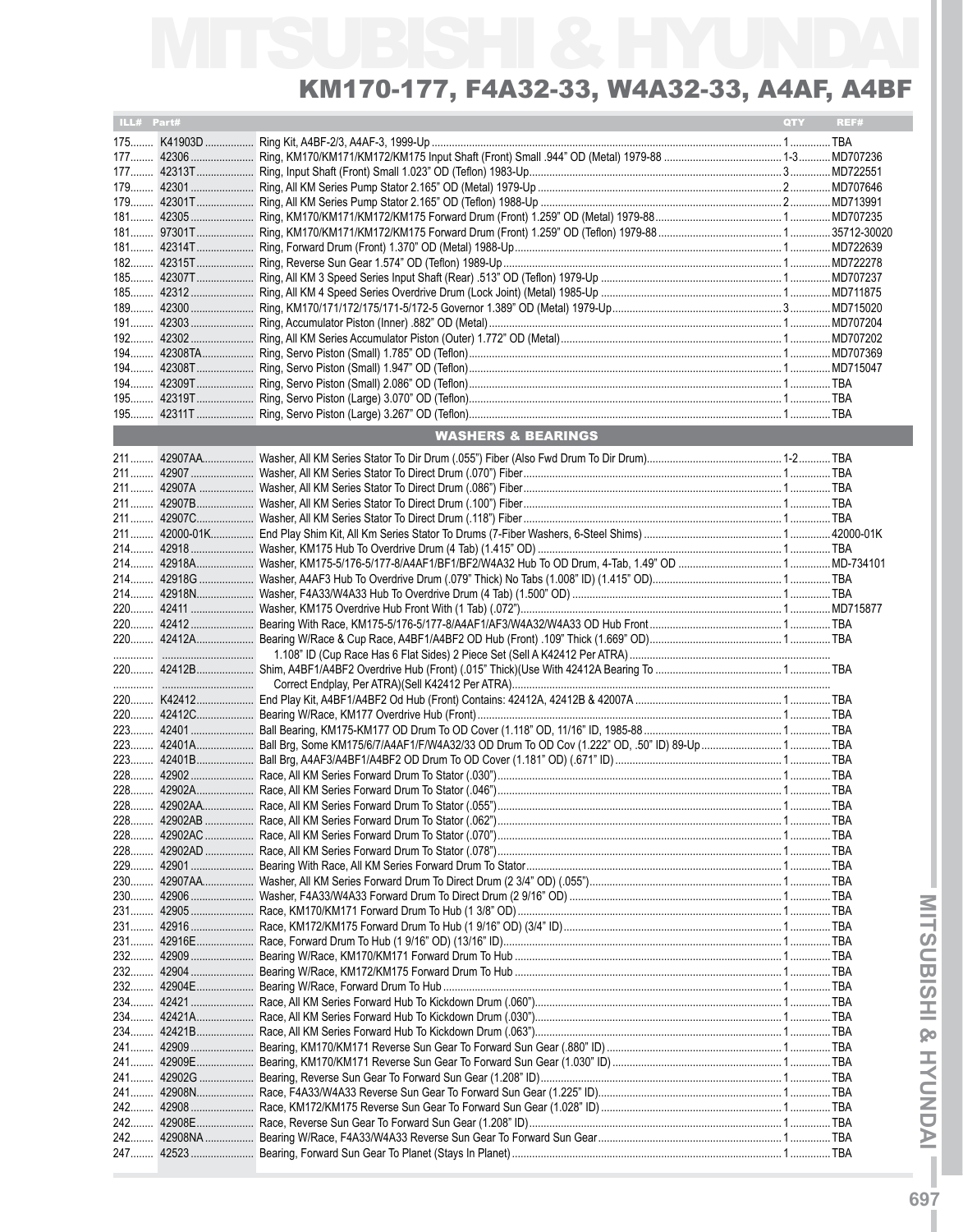|                |            | KM170-177, F4A32-33, W4A32-33, A4AF, A4BF |            |      |
|----------------|------------|-------------------------------------------|------------|------|
|                | ILL# Part# |                                           | <b>OTY</b> | REF# |
|                |            |                                           |            |      |
|                |            |                                           |            |      |
|                |            |                                           |            |      |
|                |            |                                           |            |      |
|                |            |                                           |            |      |
|                |            |                                           |            |      |
|                |            |                                           |            |      |
|                |            |                                           |            |      |
|                |            |                                           |            |      |
|                |            |                                           |            |      |
|                |            |                                           |            |      |
|                |            |                                           |            |      |
|                |            |                                           |            |      |
|                |            |                                           |            |      |
|                |            |                                           |            |      |
|                |            |                                           |            |      |
|                |            |                                           |            |      |
|                |            |                                           |            |      |
|                |            |                                           |            |      |
|                |            |                                           |            |      |
|                |            |                                           |            |      |
|                |            |                                           |            |      |
|                |            |                                           |            |      |
|                |            |                                           |            |      |
|                |            |                                           |            |      |
|                |            |                                           |            |      |
|                |            |                                           |            |      |
|                |            |                                           |            |      |
|                |            |                                           |            |      |
|                |            |                                           |            |      |
|                |            |                                           |            |      |
|                |            |                                           |            |      |
|                |            |                                           |            |      |
|                |            |                                           |            |      |
|                |            |                                           |            |      |
|                |            |                                           |            |      |
| $290$<br>$290$ |            |                                           |            |      |
| $291$          |            |                                           |            |      |
|                |            |                                           |            |      |
|                |            | <b>GASKETS &amp; RUBBER COMPONENTS</b>    |            |      |
|                |            |                                           |            |      |
| $300$          |            |                                           |            |      |
|                |            |                                           |            |      |
|                |            |                                           |            |      |
|                |            |                                           |            |      |
|                |            |                                           |            |      |
|                |            |                                           |            |      |
|                |            |                                           |            |      |
|                |            |                                           |            |      |
|                |            |                                           |            |      |
|                |            |                                           |            |      |
|                |            |                                           |            |      |
|                |            |                                           |            |      |
|                |            |                                           |            |      |
|                |            |                                           |            |      |
|                |            |                                           |            |      |
| $318$          |            |                                           |            |      |
| $326$          |            |                                           |            |      |
|                |            |                                           |            |      |
|                |            |                                           |            |      |

п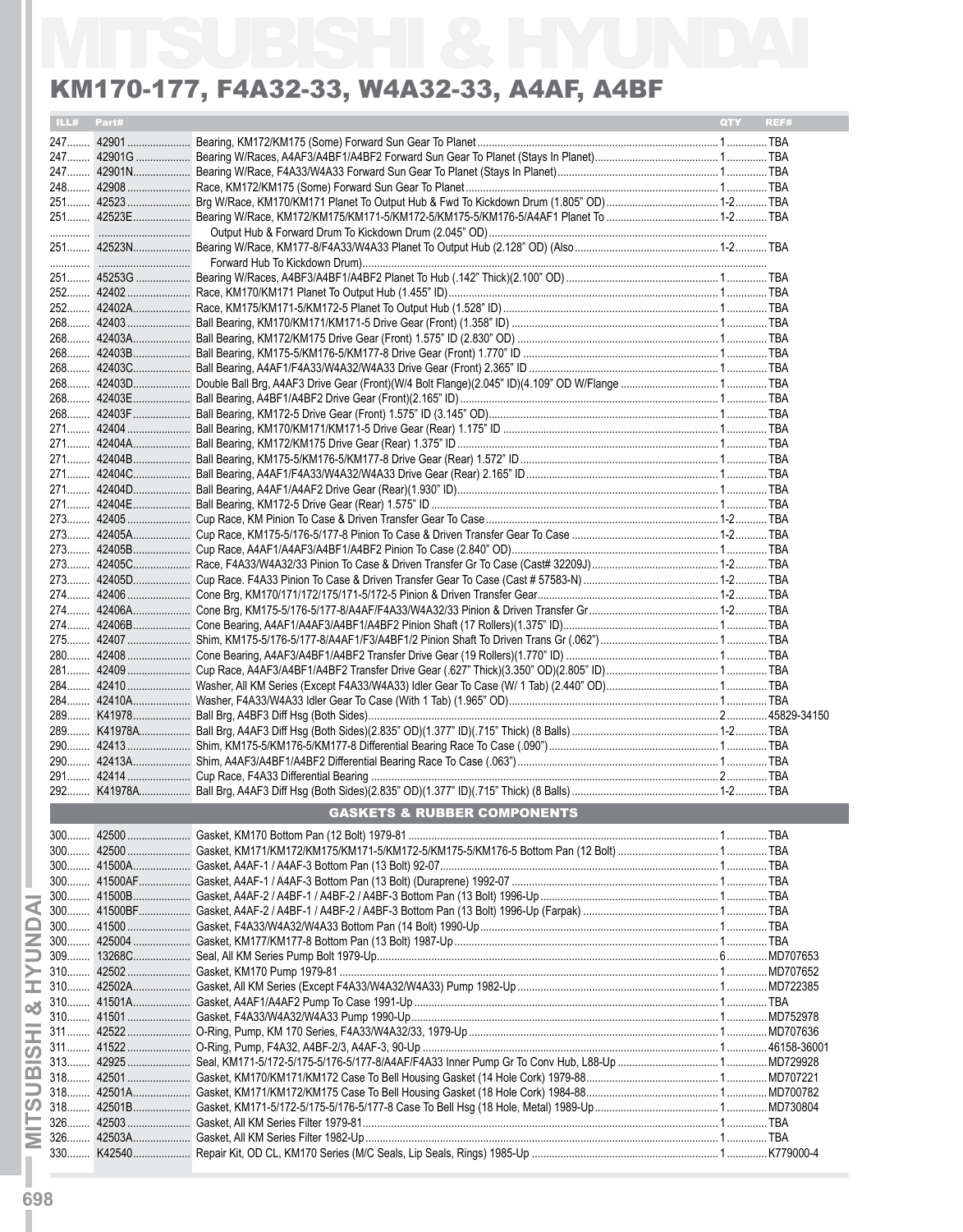| ILL# Part# |                                    | QTY | REF# |
|------------|------------------------------------|-----|------|
|            |                                    |     |      |
|            |                                    |     |      |
|            |                                    |     |      |
|            |                                    |     |      |
|            |                                    |     |      |
|            |                                    |     |      |
|            | <b>TECHNICAL MANUALS</b>           |     |      |
|            |                                    |     |      |
|            |                                    |     |      |
|            |                                    |     |      |
|            |                                    |     |      |
|            |                                    |     |      |
| $400$      |                                    |     |      |
|            |                                    |     |      |
|            | <b>ELECTRICAL COMPONENTS</b>       |     |      |
|            |                                    |     |      |
|            |                                    |     |      |
|            |                                    |     |      |
|            |                                    |     |      |
|            |                                    |     |      |
|            |                                    |     |      |
|            |                                    |     |      |
|            |                                    |     |      |
|            |                                    |     |      |
|            |                                    |     |      |
|            |                                    |     |      |
|            |                                    |     |      |
|            |                                    |     |      |
|            |                                    |     |      |
|            |                                    |     |      |
|            |                                    |     |      |
|            |                                    |     |      |
|            |                                    |     |      |
|            |                                    |     |      |
|            |                                    |     |      |
|            |                                    |     |      |
|            |                                    |     |      |
|            |                                    |     |      |
|            |                                    |     |      |
|            |                                    |     |      |
|            |                                    |     |      |
|            |                                    |     |      |
|            |                                    |     |      |
|            |                                    |     |      |
|            |                                    |     |      |
|            |                                    |     |      |
|            |                                    |     |      |
|            |                                    |     |      |
| 425        |                                    |     |      |
|            |                                    |     |      |
|            |                                    |     |      |
|            |                                    |     |      |
|            |                                    |     |      |
|            |                                    |     |      |
|            |                                    |     |      |
|            |                                    |     |      |
|            |                                    |     |      |
|            |                                    |     |      |
|            |                                    |     |      |
|            |                                    |     |      |
|            |                                    |     |      |
|            |                                    |     |      |
|            | <b>PUMPS &amp; PUMP COMPONENTS</b> |     |      |
|            |                                    |     |      |
|            |                                    |     |      |
|            |                                    |     |      |
|            |                                    |     |      |
|            |                                    |     |      |
|            |                                    |     |      |
|            |                                    |     |      |
|            |                                    |     |      |
|            |                                    |     |      |
|            |                                    |     |      |
|            |                                    |     |      |
|            |                                    |     |      |
|            |                                    |     |      |
|            |                                    |     |      |
|            |                                    |     |      |
|            |                                    |     |      |
|            |                                    |     |      |
|            |                                    |     |      |
|            |                                    |     |      |
|            |                                    |     |      |
|            |                                    |     |      |
|            |                                    |     |      |
|            |                                    |     |      |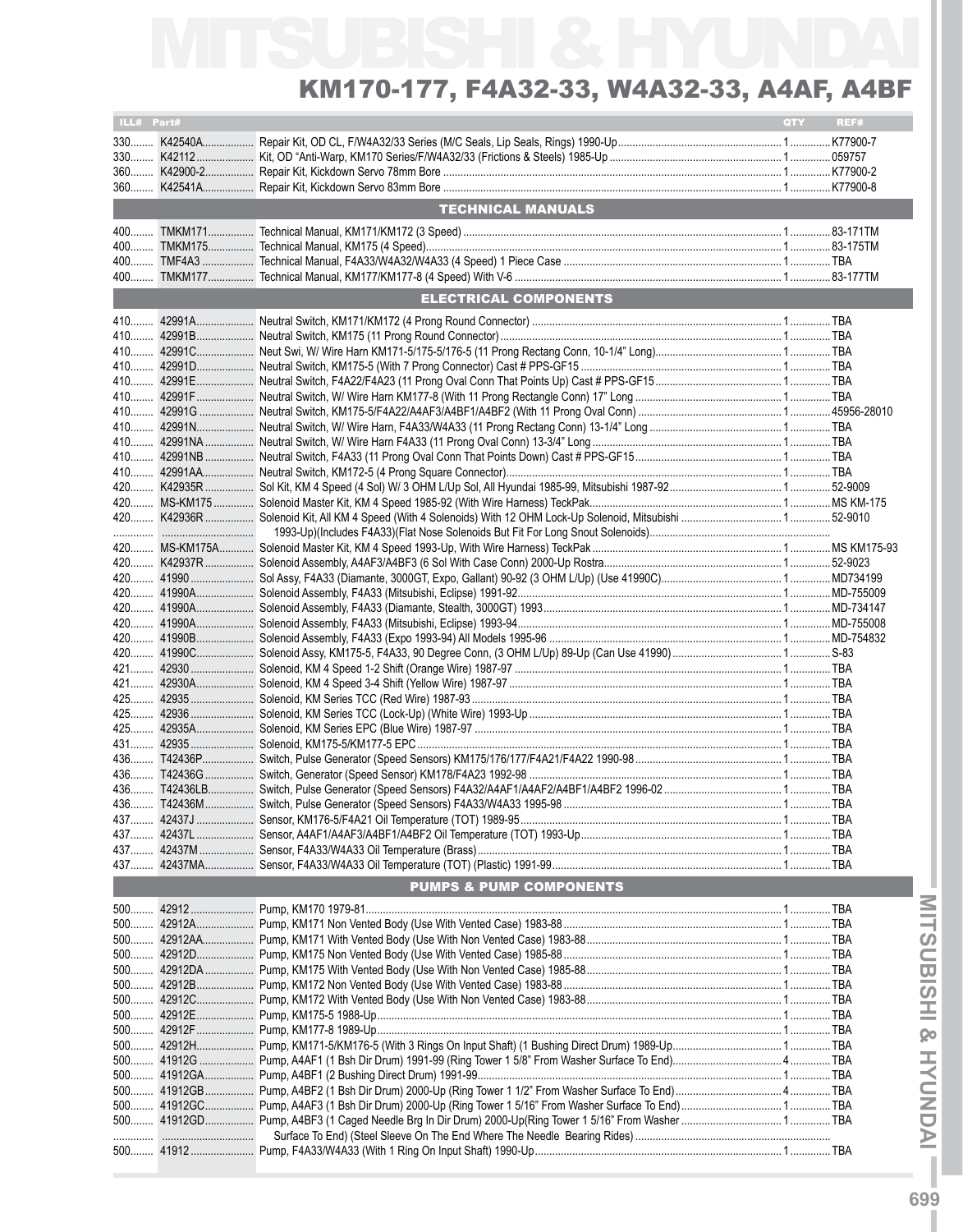|             | KM170-177, F4A32-33, W4A32-33, A4AF, A4BF |     |      |
|-------------|-------------------------------------------|-----|------|
| ILL# Part#  |                                           | QTY | REF# |
|             |                                           |     |      |
|             |                                           |     |      |
|             |                                           |     |      |
|             |                                           |     |      |
|             |                                           |     |      |
|             |                                           |     |      |
|             |                                           |     |      |
|             |                                           |     |      |
|             |                                           |     |      |
|             |                                           |     |      |
|             |                                           |     |      |
|             |                                           |     |      |
|             |                                           |     |      |
|             |                                           |     |      |
|             |                                           |     |      |
|             |                                           |     |      |
|             |                                           |     |      |
|             |                                           |     |      |
|             |                                           |     |      |
|             |                                           |     |      |
|             |                                           |     |      |
|             |                                           |     |      |
|             |                                           |     |      |
|             |                                           |     |      |
|             |                                           |     |      |
|             |                                           |     |      |
|             |                                           |     |      |
|             |                                           |     |      |
|             |                                           |     |      |
|             |                                           |     |      |
|             | <b>DRUMS &amp; CLUTCH HUBS</b>            |     |      |
|             |                                           |     |      |
|             |                                           |     |      |
|             |                                           |     |      |
|             |                                           |     |      |
|             |                                           |     |      |
|             |                                           |     |      |
|             |                                           |     |      |
|             |                                           |     |      |
|             |                                           |     |      |
| 554 42733D  |                                           |     |      |
|             |                                           |     |      |
|             |                                           |     |      |
|             |                                           |     |      |
|             |                                           |     |      |
|             |                                           |     |      |
| 554 42733HA |                                           |     |      |
| 554 42733HB |                                           |     |      |
| 554 42733   |                                           |     |      |
| 554 41733G  |                                           |     |      |
| 554 41733GA |                                           |     |      |
| 554 41733N  |                                           |     |      |
| 554 42733HC |                                           |     |      |
|             |                                           |     |      |
|             |                                           |     |      |
| 555 42716A  |                                           |     |      |
| 555 42716E  |                                           |     |      |
| 555 42716EA |                                           |     |      |
| 555 42716EB |                                           |     |      |
|             |                                           |     |      |
| 555 42716ED |                                           |     |      |
| 555 41716N  |                                           |     |      |
| 555 41716G  |                                           |     |      |
| 555 41716GA |                                           |     |      |
|             |                                           |     |      |
|             |                                           |     |      |
|             |                                           |     |      |
|             |                                           |     |      |
|             |                                           |     |      |
|             |                                           |     |      |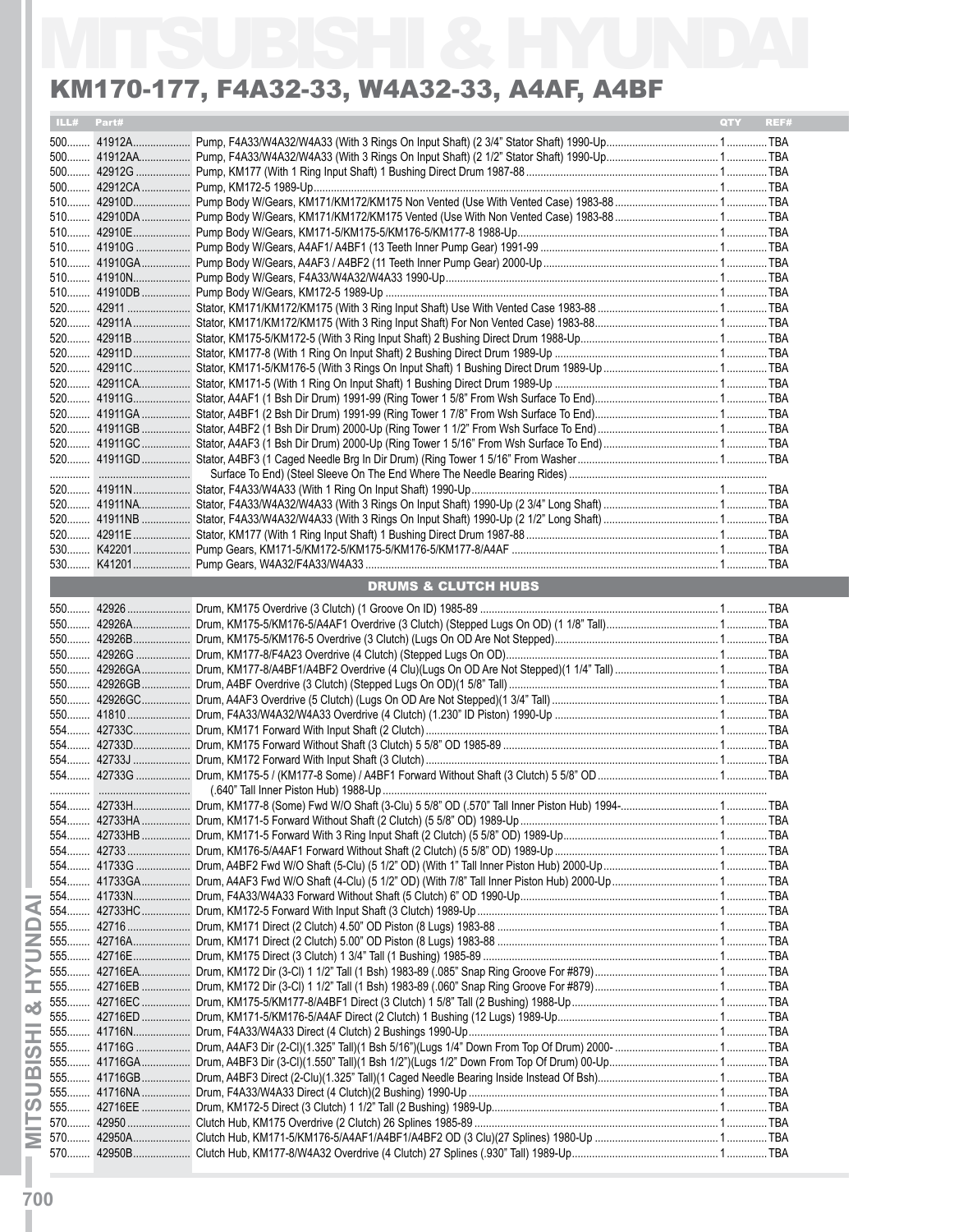| ILL# Part# |                                        | QTY | REF# |
|------------|----------------------------------------|-----|------|
|            |                                        |     |      |
|            |                                        |     |      |
|            |                                        |     |      |
|            |                                        |     |      |
|            |                                        |     |      |
|            |                                        |     |      |
|            |                                        |     |      |
|            |                                        |     |      |
|            |                                        |     |      |
|            |                                        |     |      |
|            | <b>PLANETS &amp; PLANET COMPONENTS</b> |     |      |
|            |                                        |     |      |
|            |                                        |     |      |
|            |                                        |     |      |
|            |                                        |     |      |
|            |                                        |     |      |
| 583        |                                        |     |      |
|            |                                        |     |      |
|            |                                        |     |      |
|            |                                        |     |      |
|            |                                        |     |      |
|            |                                        |     |      |
|            |                                        |     |      |
|            |                                        |     |      |
|            |                                        |     |      |
|            |                                        |     |      |
|            |                                        |     |      |
|            |                                        |     |      |
|            |                                        |     |      |
|            |                                        |     |      |
|            |                                        |     |      |
|            |                                        |     |      |
|            |                                        |     |      |
|            |                                        |     |      |
|            |                                        |     |      |
|            |                                        |     |      |
|            |                                        |     |      |
|            |                                        |     |      |
|            |                                        |     |      |
|            |                                        |     |      |
|            |                                        |     |      |
|            |                                        |     |      |
|            |                                        |     |      |
|            |                                        |     |      |
| 604        |                                        |     |      |
|            |                                        |     |      |
|            |                                        |     |      |
|            |                                        |     |      |
|            |                                        |     |      |
|            |                                        |     |      |
|            |                                        |     |      |
|            |                                        |     |      |
|            |                                        |     |      |
|            |                                        |     |      |
|            |                                        |     |      |
|            |                                        |     |      |
|            |                                        |     |      |
|            |                                        |     |      |
|            |                                        |     |      |
|            |                                        |     |      |
|            |                                        |     |      |
|            |                                        |     |      |
|            |                                        |     |      |
|            |                                        |     |      |
|            |                                        |     |      |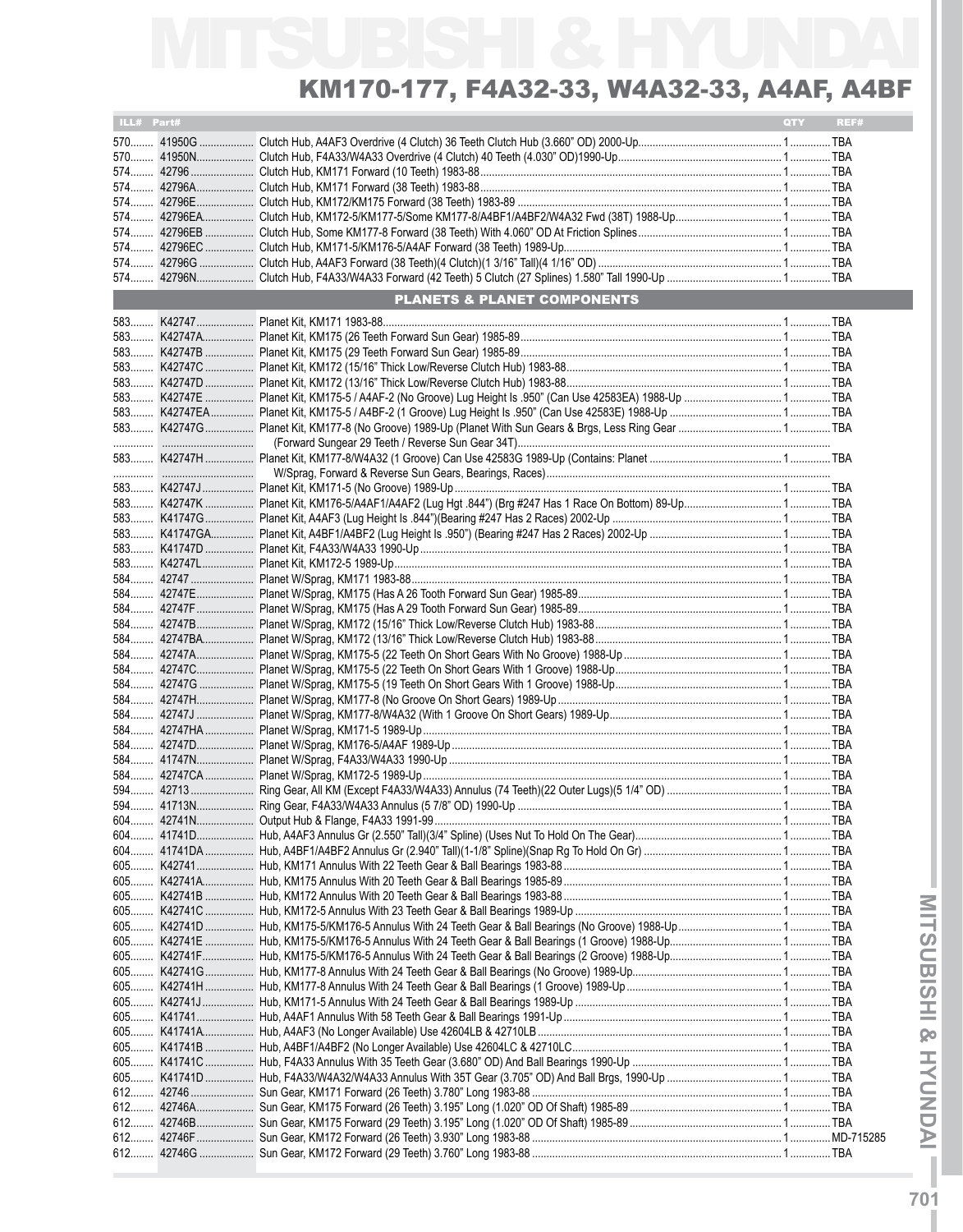|            | KM170-177, F4A32-33, W4A32-33, A4AF, A4BF |                    |  |
|------------|-------------------------------------------|--------------------|--|
| ILL# Part# |                                           | REF#<br><b>OTY</b> |  |
|            |                                           |                    |  |
|            |                                           |                    |  |
|            |                                           |                    |  |
|            |                                           |                    |  |
|            |                                           |                    |  |
|            |                                           |                    |  |
|            |                                           |                    |  |
|            |                                           |                    |  |
|            |                                           |                    |  |
|            |                                           |                    |  |
|            |                                           |                    |  |
|            |                                           |                    |  |
|            |                                           |                    |  |
|            |                                           |                    |  |
|            |                                           |                    |  |
|            |                                           |                    |  |
|            |                                           |                    |  |
|            |                                           |                    |  |
|            |                                           |                    |  |
|            |                                           |                    |  |
|            |                                           |                    |  |
|            |                                           |                    |  |
|            |                                           |                    |  |
|            |                                           |                    |  |
|            |                                           |                    |  |
|            |                                           |                    |  |
|            |                                           |                    |  |
|            | <b>SHELLS &amp; CENTER SUPPORTS</b>       |                    |  |
|            |                                           |                    |  |
|            |                                           |                    |  |
|            |                                           |                    |  |
|            |                                           |                    |  |
|            |                                           |                    |  |
|            |                                           |                    |  |
|            |                                           |                    |  |
|            |                                           |                    |  |
|            |                                           |                    |  |
|            |                                           |                    |  |
|            |                                           |                    |  |
|            | <b>SPRAGS &amp; ONE WAY CLUTCHES</b>      |                    |  |
|            |                                           |                    |  |
|            |                                           |                    |  |
|            |                                           |                    |  |
|            |                                           |                    |  |
|            |                                           |                    |  |
|            |                                           |                    |  |
|            |                                           |                    |  |
|            |                                           |                    |  |
|            | <b>SHAFTS</b>                             |                    |  |
|            |                                           |                    |  |
|            |                                           |                    |  |
|            |                                           |                    |  |
|            |                                           |                    |  |
|            |                                           |                    |  |
|            |                                           |                    |  |
|            |                                           |                    |  |
|            |                                           |                    |  |
|            |                                           |                    |  |
|            |                                           |                    |  |
|            |                                           |                    |  |
|            |                                           |                    |  |
|            |                                           |                    |  |
|            |                                           |                    |  |
|            |                                           |                    |  |
|            |                                           |                    |  |
|            |                                           |                    |  |
|            |                                           |                    |  |
|            |                                           |                    |  |

I.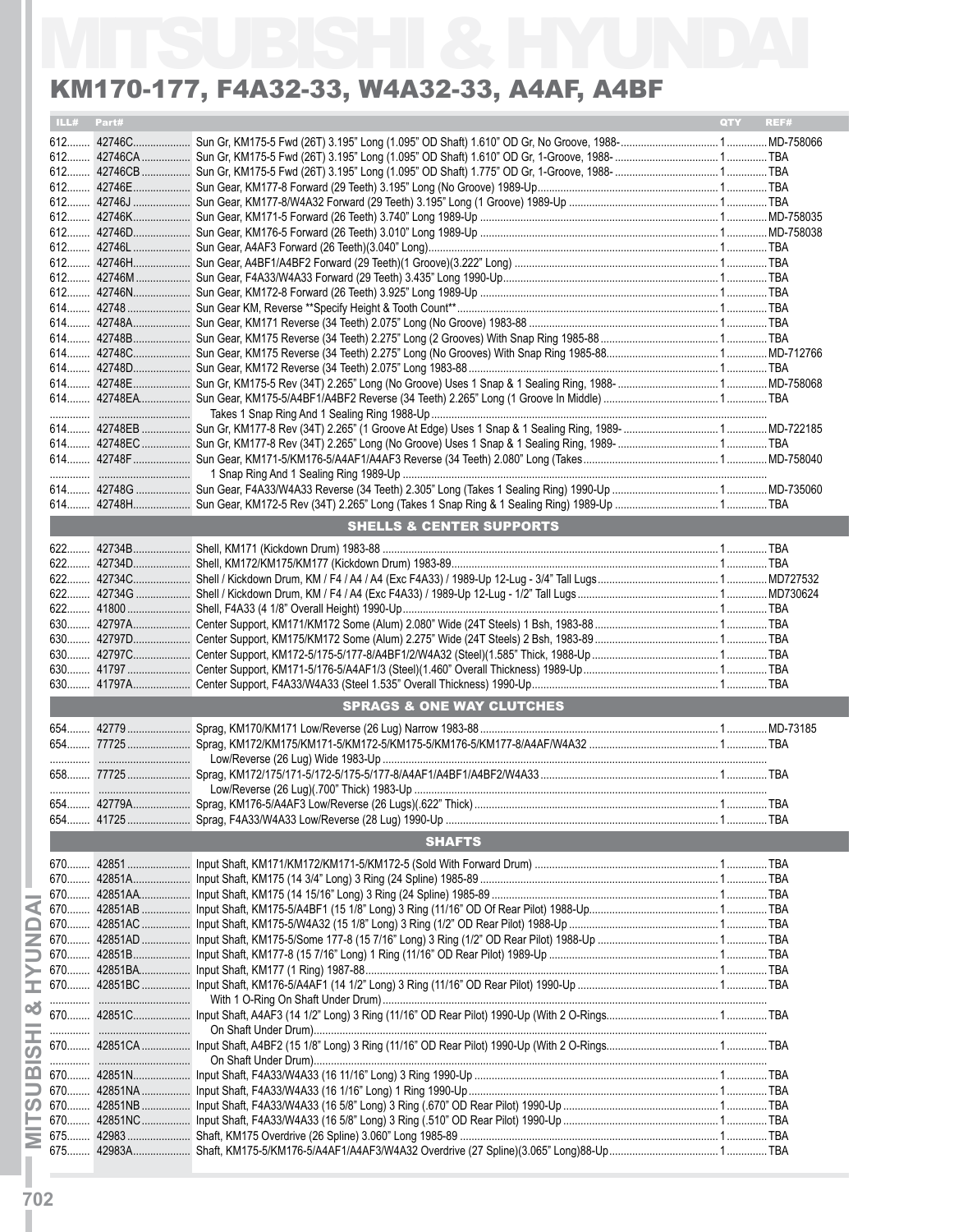| ILL# Part# |              | QTY | REF# |
|------------|--------------|-----|------|
|            |              |     |      |
|            |              |     |      |
|            |              |     |      |
|            |              |     |      |
|            |              |     |      |
|            |              |     |      |
|            |              |     |      |
|            |              |     |      |
|            |              |     |      |
|            | <b>GEARS</b> |     |      |
|            |              |     |      |
|            |              |     |      |
|            |              |     |      |
|            |              |     |      |
|            |              |     |      |
|            |              |     |      |
|            |              |     |      |
|            |              |     |      |
|            |              |     |      |
|            |              |     |      |
|            |              |     |      |
|            |              |     |      |
|            |              |     |      |
|            |              |     |      |
|            |              |     |      |
|            |              |     |      |
|            |              |     |      |
|            |              |     |      |
|            |              |     |      |
|            |              |     |      |
|            |              |     |      |
|            |              |     |      |
|            |              |     |      |
|            |              |     |      |
|            |              |     |      |
|            |              |     |      |
|            |              |     |      |
|            |              |     |      |
|            |              |     |      |
|            |              |     |      |
|            |              |     |      |
|            |              |     |      |
|            |              |     |      |
|            |              |     |      |
|            |              |     |      |
|            |              |     |      |
|            |              |     |      |
|            |              |     |      |
|            |              |     |      |
|            |              |     |      |
|            |              |     |      |
|            |              |     |      |
|            |              |     |      |
|            |              |     |      |
|            |              |     |      |
|            |              |     |      |
|            |              |     |      |
|            |              |     |      |
|            |              |     |      |
|            |              |     |      |
|            |              |     |      |
|            |              |     |      |
|            |              |     |      |
|            |              |     |      |
|            |              |     |      |
|            |              |     |      |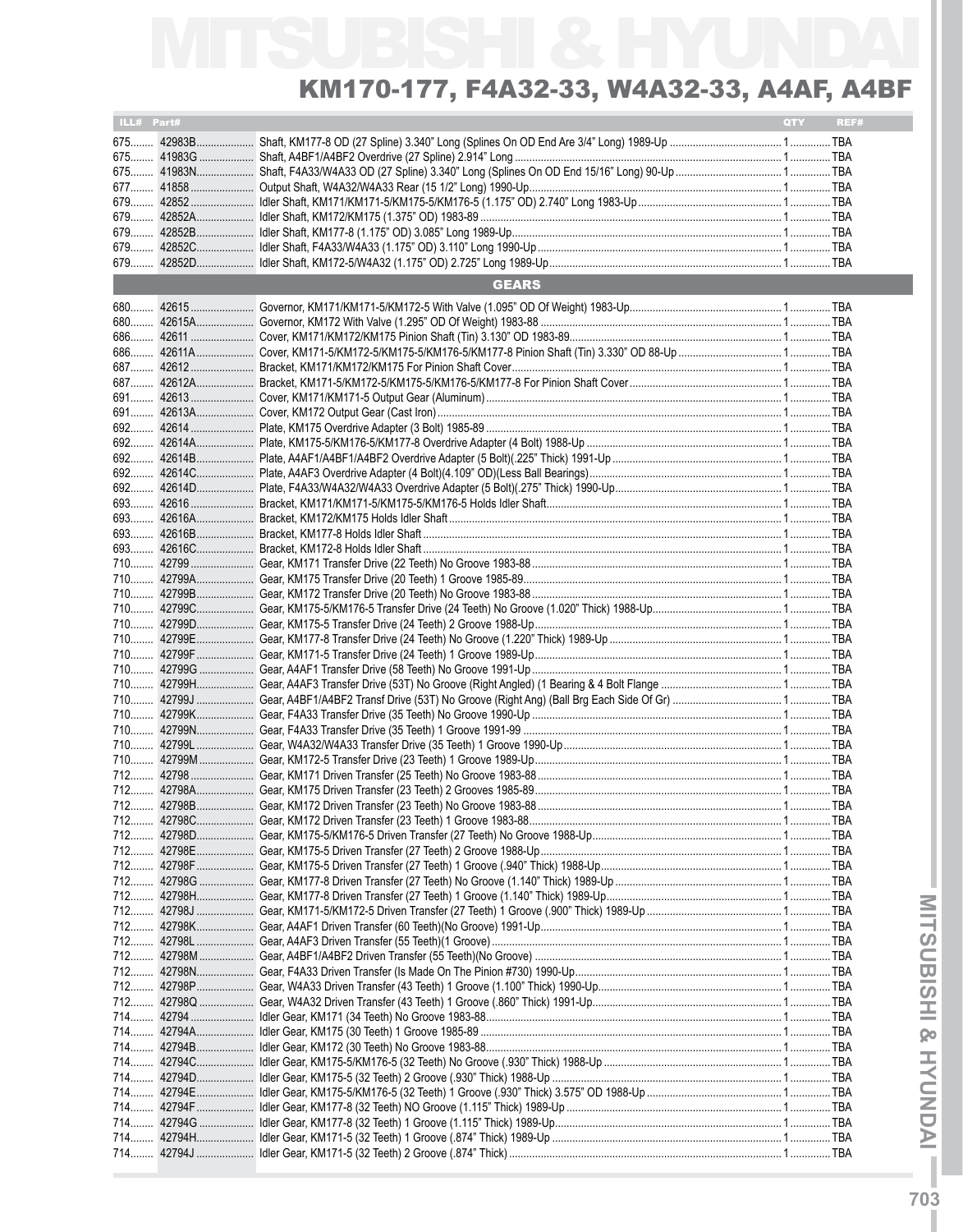| ILL# Part# |                            | <b>QTY</b><br>REF# |
|------------|----------------------------|--------------------|
|            |                            |                    |
|            |                            |                    |
|            |                            |                    |
|            |                            |                    |
|            |                            |                    |
|            |                            |                    |
|            | DIFFERENTIALS & COMPONENTS |                    |
|            |                            |                    |
|            |                            |                    |
|            |                            |                    |
|            |                            |                    |
|            |                            |                    |
|            |                            |                    |
|            |                            |                    |
|            |                            |                    |
|            |                            |                    |
|            |                            |                    |
|            |                            |                    |
|            |                            |                    |
|            |                            |                    |
|            |                            |                    |
|            |                            |                    |
|            |                            |                    |
|            |                            |                    |
|            |                            |                    |
|            |                            |                    |
|            |                            |                    |
|            |                            |                    |
|            |                            |                    |
|            |                            |                    |
|            |                            |                    |
|            |                            |                    |
|            |                            |                    |
|            |                            |                    |
|            |                            |                    |
|            |                            |                    |
|            |                            |                    |
|            |                            |                    |
|            |                            |                    |
|            |                            |                    |
|            |                            |                    |
|            |                            |                    |
|            |                            |                    |
|            |                            |                    |
|            |                            |                    |
|            |                            |                    |
|            |                            |                    |
|            |                            |                    |
|            |                            |                    |
|            |                            |                    |
|            |                            |                    |
|            |                            |                    |
|            |                            |                    |
|            |                            |                    |
|            |                            |                    |
|            |                            |                    |
|            |                            |                    |
|            |                            |                    |
|            |                            |                    |
|            |                            |                    |
|            |                            |                    |
|            |                            |                    |
|            |                            |                    |
|            |                            |                    |
|            |                            |                    |
|            |                            |                    |
|            |                            |                    |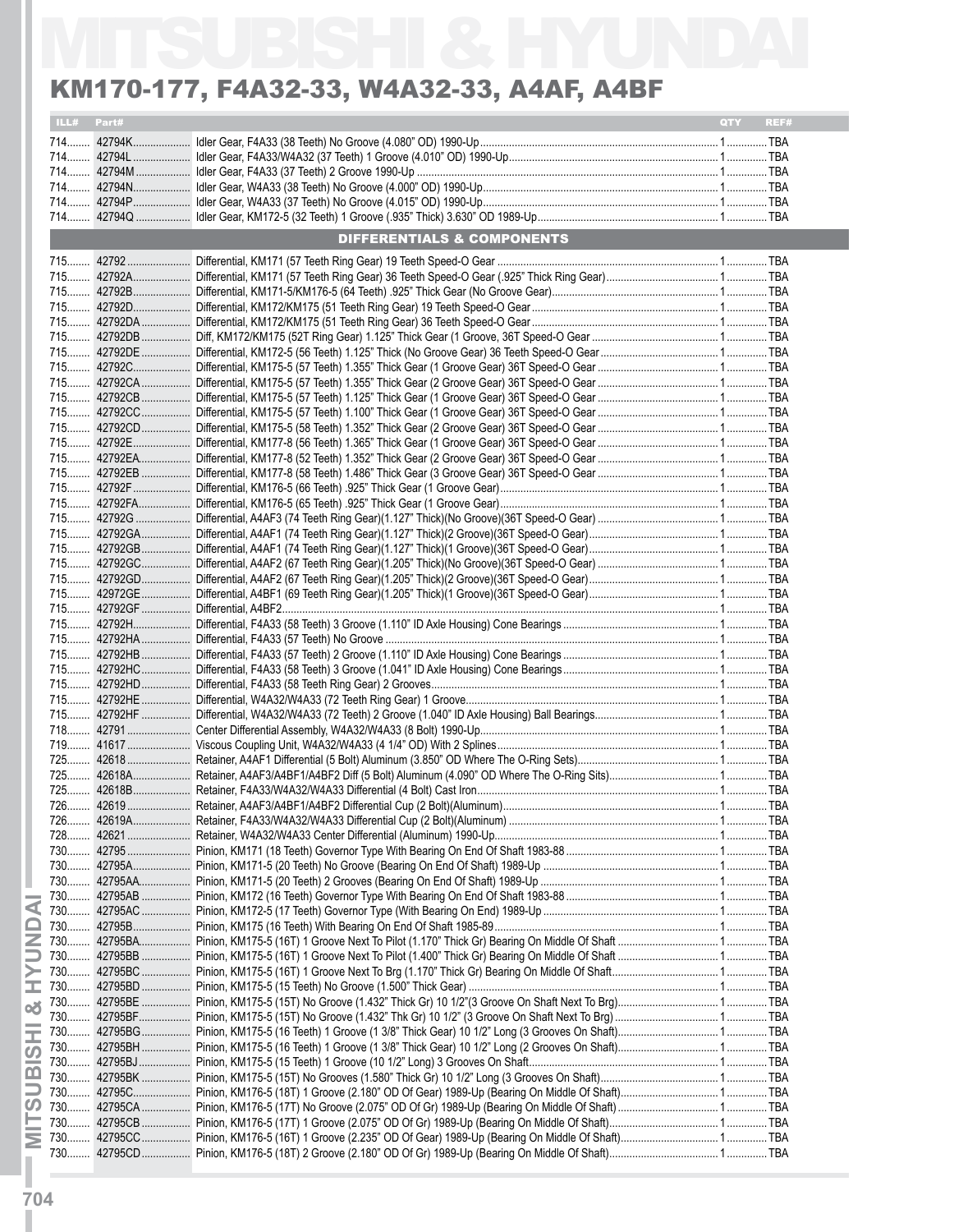| ILL# Part# |                                   | <b>QTY</b> | REF# |
|------------|-----------------------------------|------------|------|
|            |                                   |            |      |
|            |                                   |            |      |
| 730        |                                   |            |      |
| 730        |                                   |            |      |
|            |                                   |            |      |
|            |                                   |            |      |
|            |                                   |            |      |
|            |                                   |            |      |
| 730        |                                   |            |      |
| 730        |                                   |            |      |
|            |                                   |            |      |
|            |                                   |            |      |
|            |                                   |            |      |
| 730        |                                   |            |      |
| 734        |                                   |            |      |
|            |                                   |            |      |
|            |                                   |            |      |
|            |                                   |            |      |
|            |                                   |            |      |
|            |                                   |            |      |
|            |                                   |            |      |
|            | <b>VALVE BODIES (DACCO VB#)</b>   |            |      |
|            |                                   |            |      |
|            |                                   |            |      |
|            |                                   |            |      |
|            |                                   |            |      |
|            | <b>VALVE BODIES</b>               |            |      |
|            |                                   |            |      |
|            |                                   |            |      |
|            |                                   |            |      |
|            |                                   |            |      |
|            |                                   |            |      |
|            |                                   |            |      |
|            |                                   |            |      |
|            |                                   |            |      |
|            |                                   |            |      |
|            |                                   |            |      |
|            |                                   |            |      |
|            |                                   |            |      |
|            |                                   |            |      |
|            |                                   |            |      |
|            |                                   |            |      |
|            |                                   |            |      |
|            |                                   |            |      |
|            |                                   |            |      |
|            |                                   |            |      |
|            |                                   |            |      |
|            |                                   |            |      |
|            |                                   |            |      |
|            |                                   |            |      |
|            |                                   |            |      |
|            |                                   |            |      |
|            |                                   |            |      |
|            |                                   |            |      |
|            | <b>VALVE BODY COMPONENTS</b>      |            |      |
|            |                                   |            |      |
|            | <b>HOUSINGS, CASES &amp; PANS</b> |            |      |
|            |                                   |            |      |
|            |                                   |            |      |
|            |                                   |            |      |
|            |                                   |            |      |
|            |                                   |            |      |
|            |                                   |            |      |
|            |                                   |            |      |
|            |                                   |            |      |
|            |                                   |            |      |
|            |                                   |            |      |
|            |                                   |            |      |
|            |                                   |            |      |
|            |                                   |            |      |
|            |                                   |            |      |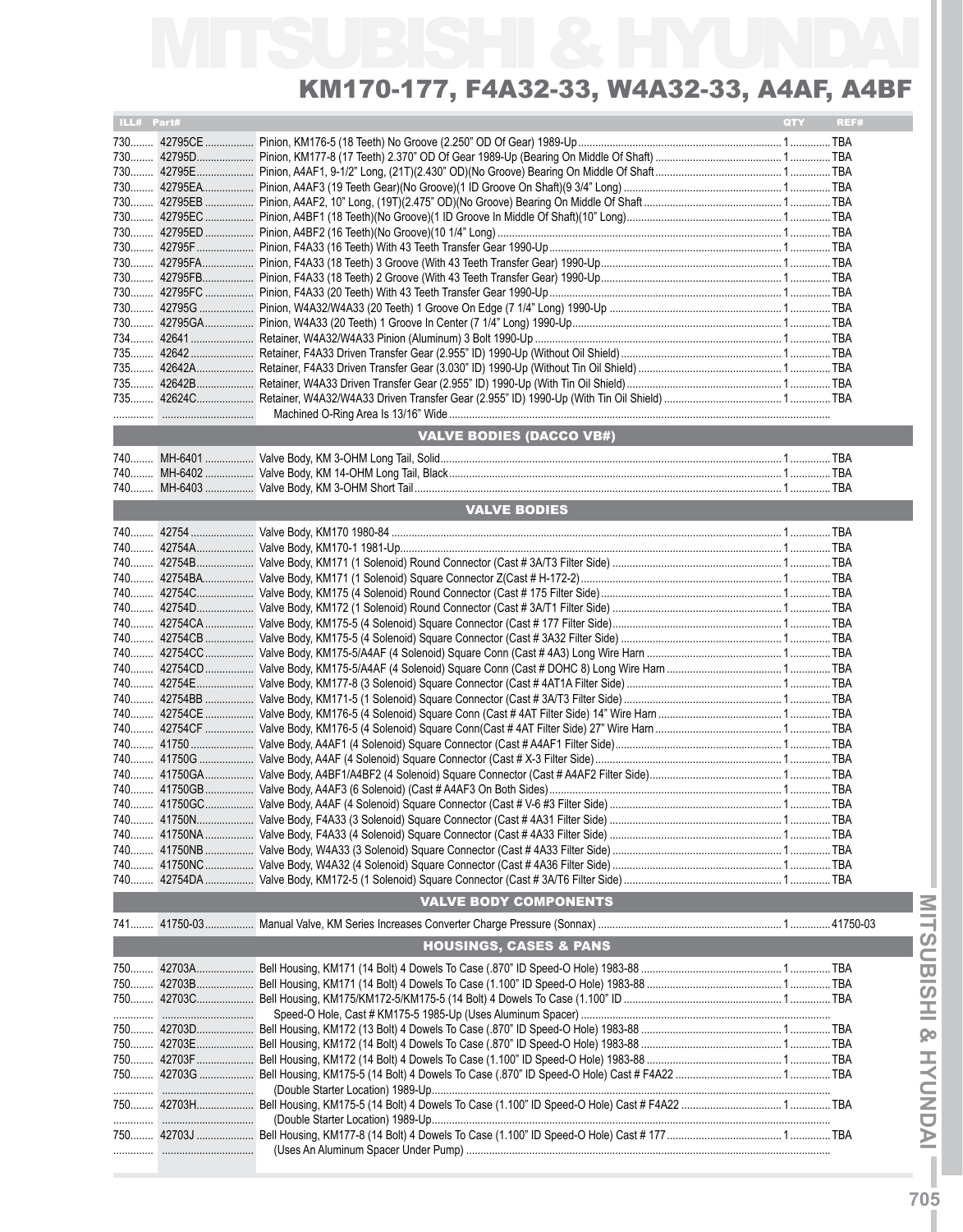|     | ILL# Part#  |                                                                                                                 | QTY | REF# |
|-----|-------------|-----------------------------------------------------------------------------------------------------------------|-----|------|
|     |             |                                                                                                                 |     |      |
|     | 750 42703L  |                                                                                                                 |     |      |
|     |             |                                                                                                                 |     |      |
|     |             |                                                                                                                 |     |      |
|     |             |                                                                                                                 |     |      |
|     |             |                                                                                                                 |     |      |
|     | 758 41704NA |                                                                                                                 |     |      |
|     |             |                                                                                                                 |     |      |
|     |             |                                                                                                                 |     |      |
|     |             |                                                                                                                 |     |      |
|     |             |                                                                                                                 |     |      |
|     |             |                                                                                                                 |     |      |
|     |             |                                                                                                                 |     |      |
|     |             |                                                                                                                 |     |      |
|     |             |                                                                                                                 |     |      |
|     |             |                                                                                                                 |     |      |
|     |             |                                                                                                                 |     |      |
|     |             |                                                                                                                 |     |      |
|     |             |                                                                                                                 |     |      |
|     |             |                                                                                                                 |     |      |
|     |             |                                                                                                                 |     |      |
|     |             |                                                                                                                 |     |      |
|     |             |                                                                                                                 |     |      |
|     |             |                                                                                                                 |     |      |
|     |             |                                                                                                                 |     |      |
|     |             |                                                                                                                 |     |      |
|     |             |                                                                                                                 |     |      |
|     | 760 42701E  |                                                                                                                 |     |      |
|     |             |                                                                                                                 |     |      |
|     |             |                                                                                                                 |     |      |
|     |             |                                                                                                                 |     |      |
|     |             |                                                                                                                 |     |      |
|     |             |                                                                                                                 |     |      |
|     |             |                                                                                                                 |     |      |
|     |             |                                                                                                                 |     |      |
|     |             |                                                                                                                 |     |      |
|     |             |                                                                                                                 |     |      |
|     |             |                                                                                                                 |     |      |
|     |             |                                                                                                                 |     |      |
|     |             |                                                                                                                 |     |      |
|     |             |                                                                                                                 |     |      |
|     |             |                                                                                                                 |     |      |
|     |             |                                                                                                                 |     |      |
|     |             |                                                                                                                 |     |      |
|     | 760 41170E  |                                                                                                                 |     |      |
|     | 760 41170EA |                                                                                                                 |     |      |
|     | 762 42705A  |                                                                                                                 |     |      |
|     |             |                                                                                                                 |     |      |
|     |             |                                                                                                                 |     |      |
|     | 762 42705D  |                                                                                                                 |     |      |
|     | 762 42705E  |                                                                                                                 |     |      |
|     | 762 41705   |                                                                                                                 |     |      |
|     |             |                                                                                                                 |     |      |
|     | 762 41705A  |                                                                                                                 |     |      |
|     |             | Housing F4A33/W4A32/W4A33 OD(4 Bolt) Cast # W4A32 (Uses 1 220" OD Bearing #223) 4 1 1 1 1 1 1 1 1 1 1 1 1 1 1 1 |     |      |
| 762 | 41705C      |                                                                                                                 |     | TRA  |

- MITSUBISHI & HYUNDAI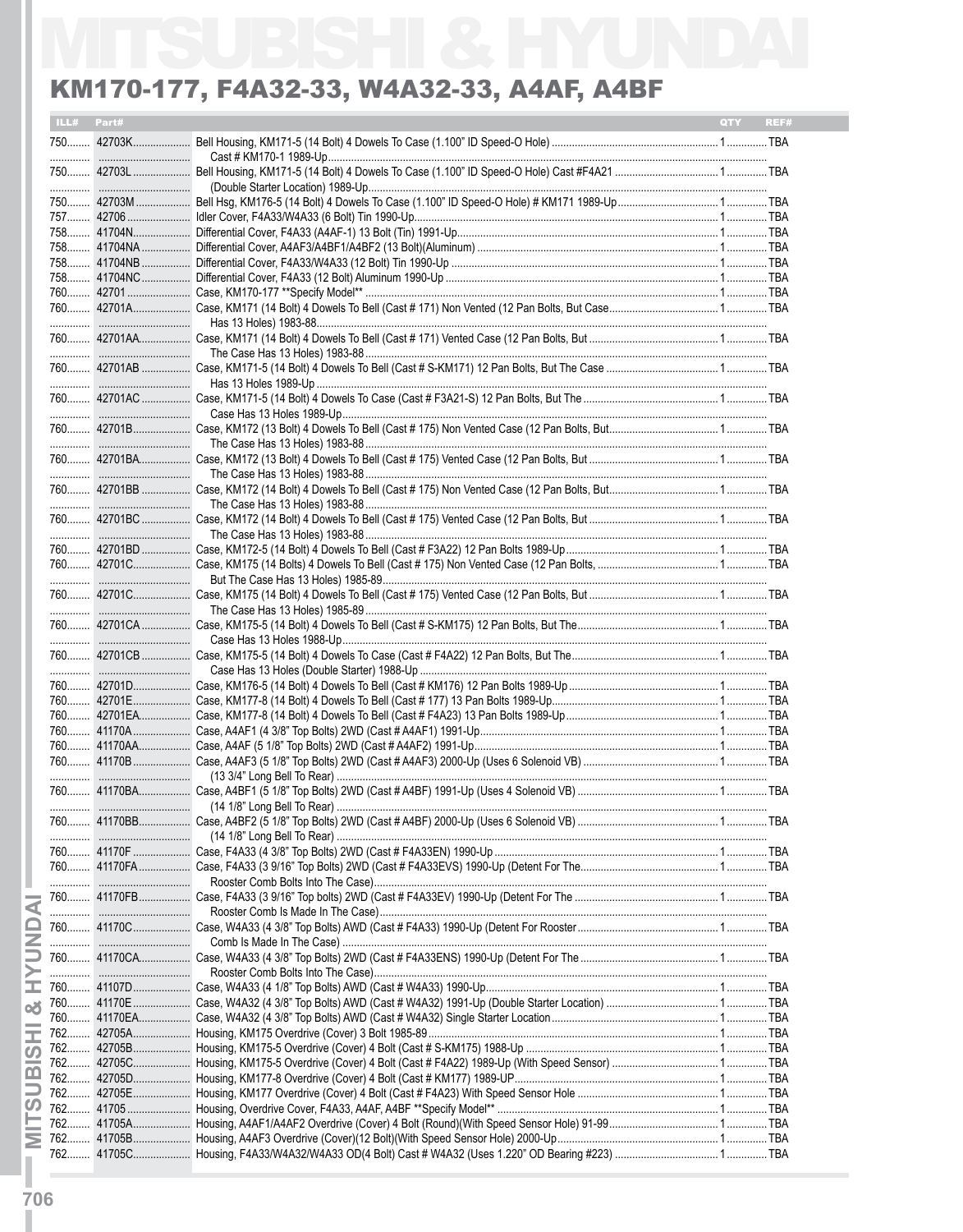| ILL# Part# |            |                                                        | QTY | REF# |
|------------|------------|--------------------------------------------------------|-----|------|
|            |            |                                                        |     |      |
|            |            |                                                        |     |      |
|            |            |                                                        |     |      |
|            |            |                                                        |     |      |
|            |            |                                                        |     |      |
|            |            |                                                        |     |      |
|            |            |                                                        |     |      |
|            |            |                                                        |     |      |
|            |            |                                                        |     |      |
|            |            |                                                        |     |      |
|            |            |                                                        |     |      |
|            |            |                                                        |     |      |
|            |            |                                                        |     |      |
|            |            |                                                        |     |      |
|            |            |                                                        |     |      |
|            |            |                                                        |     |      |
|            |            |                                                        |     |      |
|            |            |                                                        |     |      |
|            |            |                                                        |     |      |
|            |            |                                                        |     |      |
|            |            |                                                        |     |      |
|            |            |                                                        |     |      |
|            |            |                                                        |     |      |
|            |            |                                                        |     |      |
|            |            |                                                        |     |      |
| 857        |            |                                                        |     |      |
|            |            |                                                        |     |      |
|            |            |                                                        |     |      |
|            |            |                                                        |     |      |
|            |            | <b>SNAP RINGS, SERVOS, PISTONS &amp; MISCELLANEOUS</b> |     |      |
|            |            |                                                        |     |      |
|            |            |                                                        |     |      |
|            |            |                                                        |     |      |
|            |            |                                                        |     |      |
|            |            |                                                        |     |      |
|            |            |                                                        |     |      |
|            |            |                                                        |     |      |
|            |            |                                                        |     |      |
|            |            |                                                        |     |      |
| $905$      |            |                                                        |     |      |
|            |            |                                                        |     |      |
|            |            |                                                        |     |      |
|            |            |                                                        |     |      |
|            |            |                                                        |     |      |
|            |            |                                                        |     |      |
|            |            |                                                        |     |      |
|            |            |                                                        |     |      |
|            |            |                                                        |     |      |
|            |            |                                                        |     |      |
|            |            |                                                        |     |      |
|            |            |                                                        |     |      |
|            |            |                                                        |     |      |
|            |            |                                                        |     |      |
|            |            |                                                        |     |      |
|            | 905 41987B |                                                        |     |      |
|            | 905 41987C |                                                        |     |      |
|            |            |                                                        |     |      |
|            |            |                                                        |     |      |
|            |            |                                                        |     |      |
|            |            |                                                        |     |      |
|            |            |                                                        |     |      |
|            |            |                                                        |     |      |
|            |            |                                                        |     |      |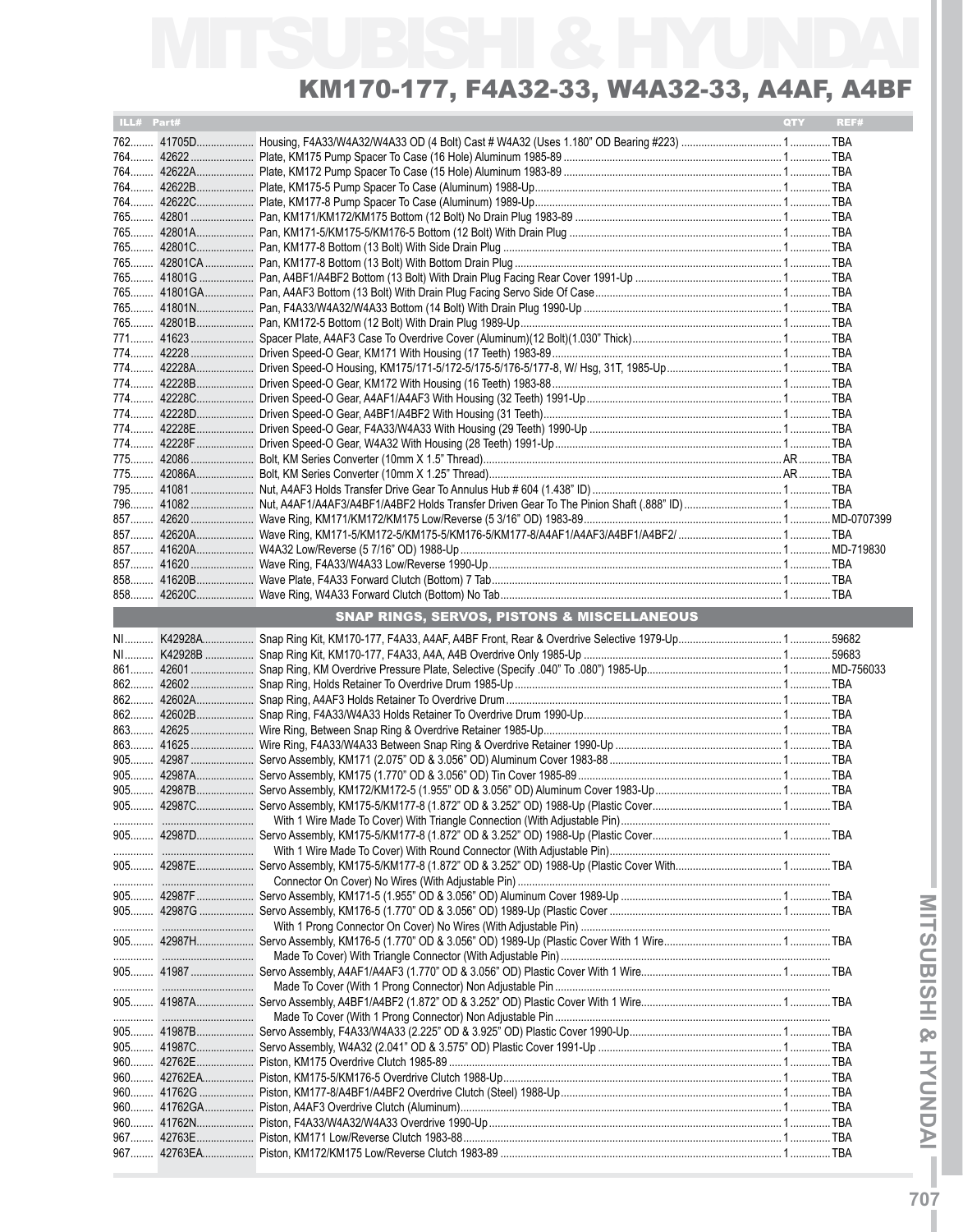| ILL# Part# | <b>QTY</b> | REF# |
|------------|------------|------|
|            |            |      |
|            |            |      |
|            |            |      |
|            |            |      |
|            |            |      |
|            |            |      |
|            |            |      |
|            |            |      |
|            |            |      |
|            |            |      |
|            |            |      |
|            |            |      |
|            |            |      |
|            |            |      |
|            |            |      |
|            |            |      |
|            |            |      |
|            |            |      |
|            |            |      |
|            |            |      |
|            |            |      |
|            |            |      |
|            |            |      |
|            |            |      |
|            |            |      |
|            |            |      |
|            |            |      |
|            |            |      |
|            |            |      |
|            |            |      |
|            |            |      |
|            |            |      |
|            |            |      |
|            |            |      |
|            |            |      |
|            |            |      |
|            |            |      |
|            |            |      |
|            |            |      |
|            |            |      |